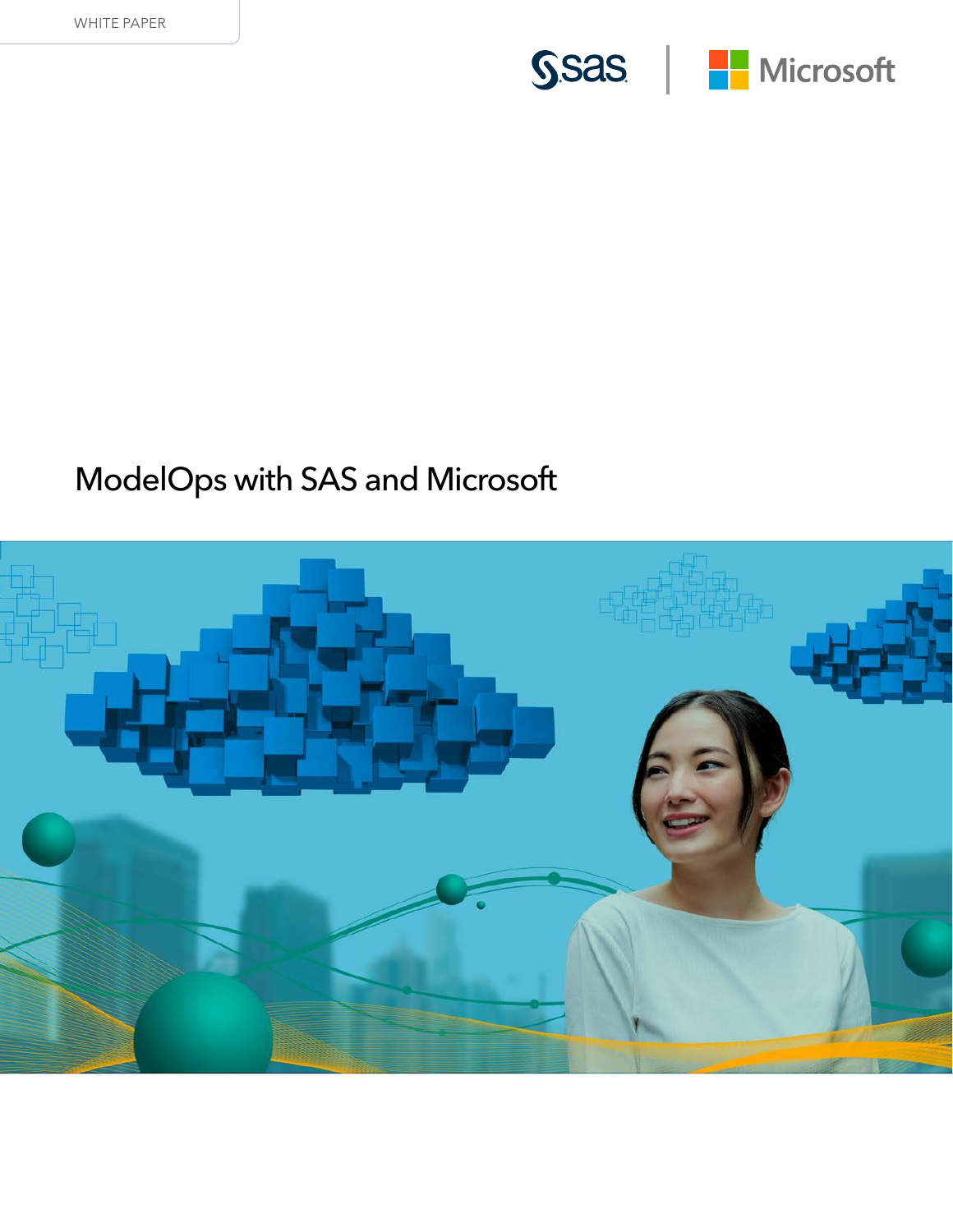## **Contents**

| Conducting ModelOps with SAS® Model Manager and Azure            |  |
|------------------------------------------------------------------|--|
| Reimagining ML model deployment, monitoring and governance 3     |  |
|                                                                  |  |
|                                                                  |  |
| Realizing the benefits of SAS® and Microsoft integration 4       |  |
| 5 best practices for optimizing ModelOps with SAS® Model Manager |  |
| Best practice 1: Create models with repeatable machine learning  |  |
| Best practice 2: Apply automation to your ModelOps rollout       |  |
| Best practice 3: Use Azure Machine Learning to deploy models     |  |
| Best practice 4: Use SAS® Model Manager to monitor performance   |  |
| Best practice 5: Use SAS® Model Manager to retrain, score and    |  |
|                                                                  |  |

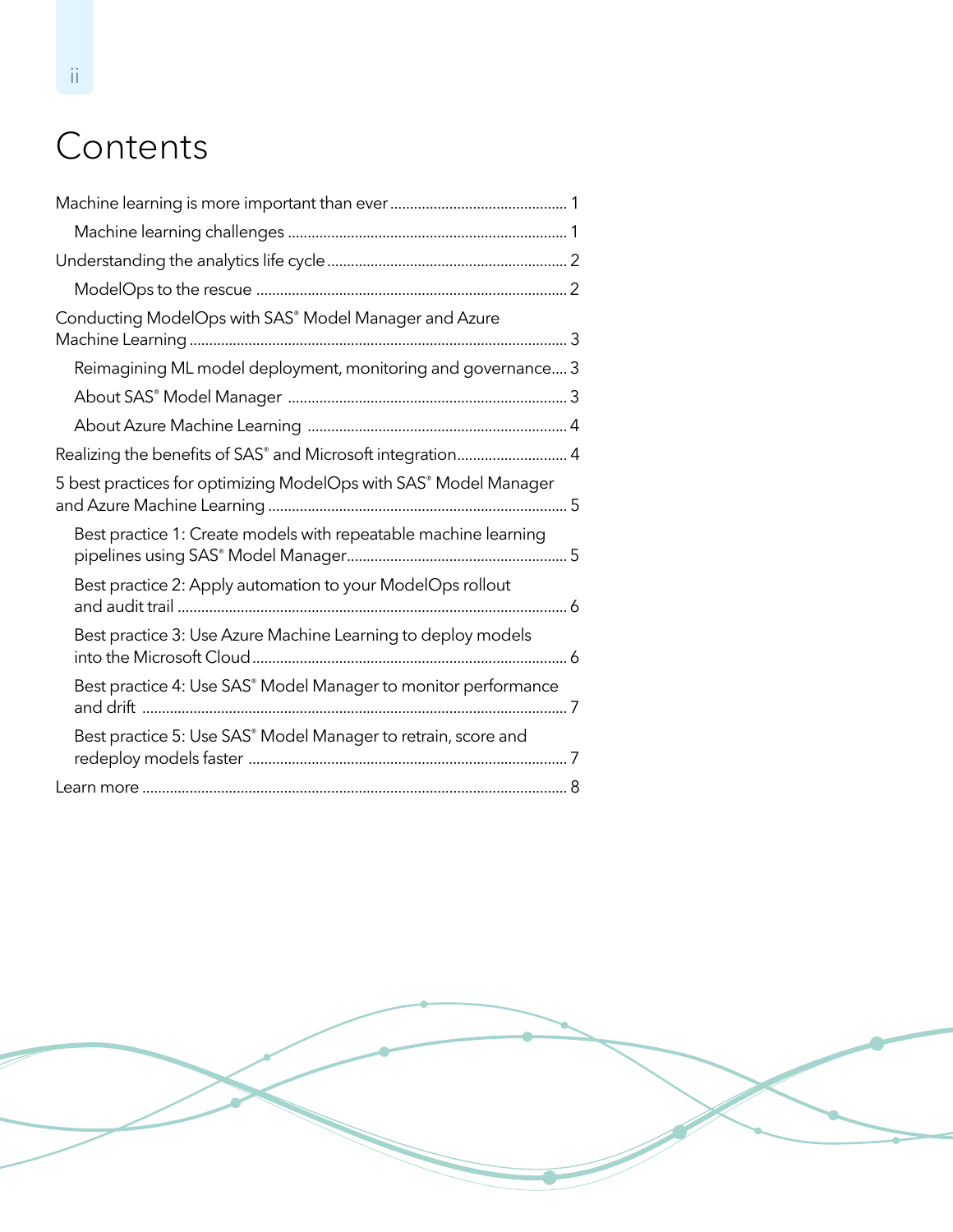### <span id="page-2-0"></span>Machine learning is more important than ever

According to the [Global McKinsey Survey on the State of AI in 2021](https://www.mckinsey.com/business-functions/mckinsey-analytics/our-insights/global-survey-the-state-of-ai-in-2021), the adoption of AI is continuing to grow at an unprecedented rate. Fifty-six percent of all respondents reported AI adoption – including machine learning (ML) – in at least one function, up from 50% in 2020.

Businesses are deploying ML models for everything from data exploration, prediction and learning business logic to more accurate decision making and policymaking. ML is also solving problems that have stumped traditional analytical approaches, such as those involving unstructured data from graphics, sound, video, computer vision and other high-dimensional, machine-generated sources.

#### Machine learning challenges

But as organizations build and scale their use of models, governance challenges increase as well. Most notably, they struggle with:

- Managing data quality and exploding data volumes. Most large enterprises host their data in a mix of modern and legacy databases, data warehouses, and ERP and CRM services – both on-premises and in the cloud. Unless organizations have ongoing data management and quality systems supporting them, data scientists may inadvertently use inaccurate data to build models.
- Collaborating across business and IT departments. Model building requires multidisciplinary teams of data scientists, IT infrastructure and business experts across the organization working together. This can be a difficult task for many enterprises due to poor workflow management, skill gaps between roles, and unclear divisions of roles and responsibilities among stakeholders.
- Building models with existing programming skills. Learning a programming language can take years to perfect, so if data scientists can build models using the skills they already have, the faster they can deploy new models. Modern machine learning services must empower data scientists to build using their language of choice and provide a low-code/no-code user interface that nontechnical employees can use to build models.
- Scaling models. Enterprises must have the ability to deploy models anywhere in applications, in the cloud or on the edge. To ensure the best performance, models need to be deployed as lightweight as possible and have access to a scalable compute engine.
- Efficiently monitoring models. Once deployed, ML models will begin to drift and degrade over time due to external real-world factors. Data scientists must be able to monitor models for degradation and quickly retrain and redeploy the models into production to ensure companies are returning maximum productivity.
- Using repeatable, traceable components. To minimize the time a given model is out of production during rescoring and training, models must be built using repeatable and traceable components. Without a component library and documented version history, there's no way to understand which components were used to build a model, which means it must be rebuilt from scratch.

More and more, organizations are relying on machine learning (ML) models to turn massive volumes of data into better, faster insights and information.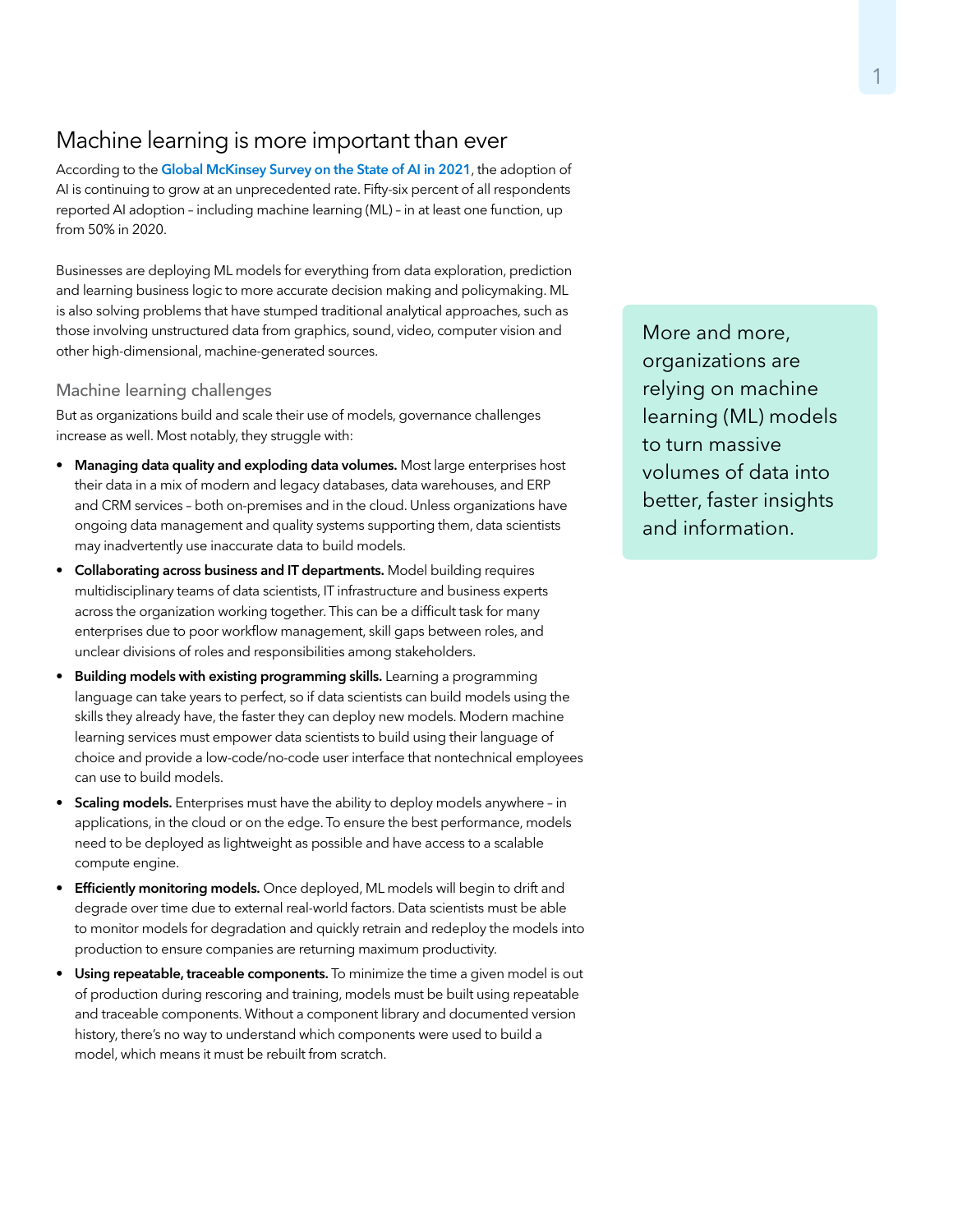## <span id="page-3-0"></span>Understanding the analytics life cycle

To help you address these challenges, SAS builds its services – and integrations in the Microsoft Cloud – with the analytics life cycle in mind. The analytics life cycle enables businesses to move seamlessly from questions to decisions by connecting DataOps, artificial intelligence and ModelOps (known as MLOps in the wider data science community) in a continuous and deeply interrelated process (see Figure 1). Let's take a closer look at each of these elements:

- DataOps. Borrowing from agile software development practices, DataOps provides an agile approach to data access, quality, preparation and governance. It enables greater reliability, adaptability, speed and collaboration in your efforts to operationalize data and analytics workflows.
- Artificial intelligence. Data scientists use a combination of techniques to understand the data and build predictive models. They use statistics, machine learning, deep learning, natural language processing, computer vision, forecasting, optimization and other techniques to answer real-world questions.
- ModelOps. ModelOps focuses on getting AI models through validation, testing and deployment phases as quickly as possible while ensuring quality results. It also focuses on ongoing monitoring, retraining and governance to ensure peak performance and transparent decisions.



#### DataOps • Artificial Intelligence • ModelOps

#### Figure 1. The analytics life cycle.

So how can we apply the analytics life cycle to help us solve the challenges we listed above? To answer that, we'll have to take a closer look at ModelOps.

#### ModelOps to the rescue

Based on longstanding DevOps principles, SAS® ModelOps is a critical capability for rapidly moving models through the analytics life cycle so they're deployed faster, perform as expected and enable decisioning. ModelOps empowers you to manage and scale models to meet demand and continuously monitor them to spot and fix early signs of degradation.

ModelOps also increases confidence in ML models while reducing risk through an efficient and highly automated governance process. This ensures high-quality analytics results and the realization of expected business value. At every step, ModelOps ensures that deployment-ready models are regularly cycled from the data science team to the IT operations team. And, when needed, model retraining occurs promptly based on feedback received during model monitoring.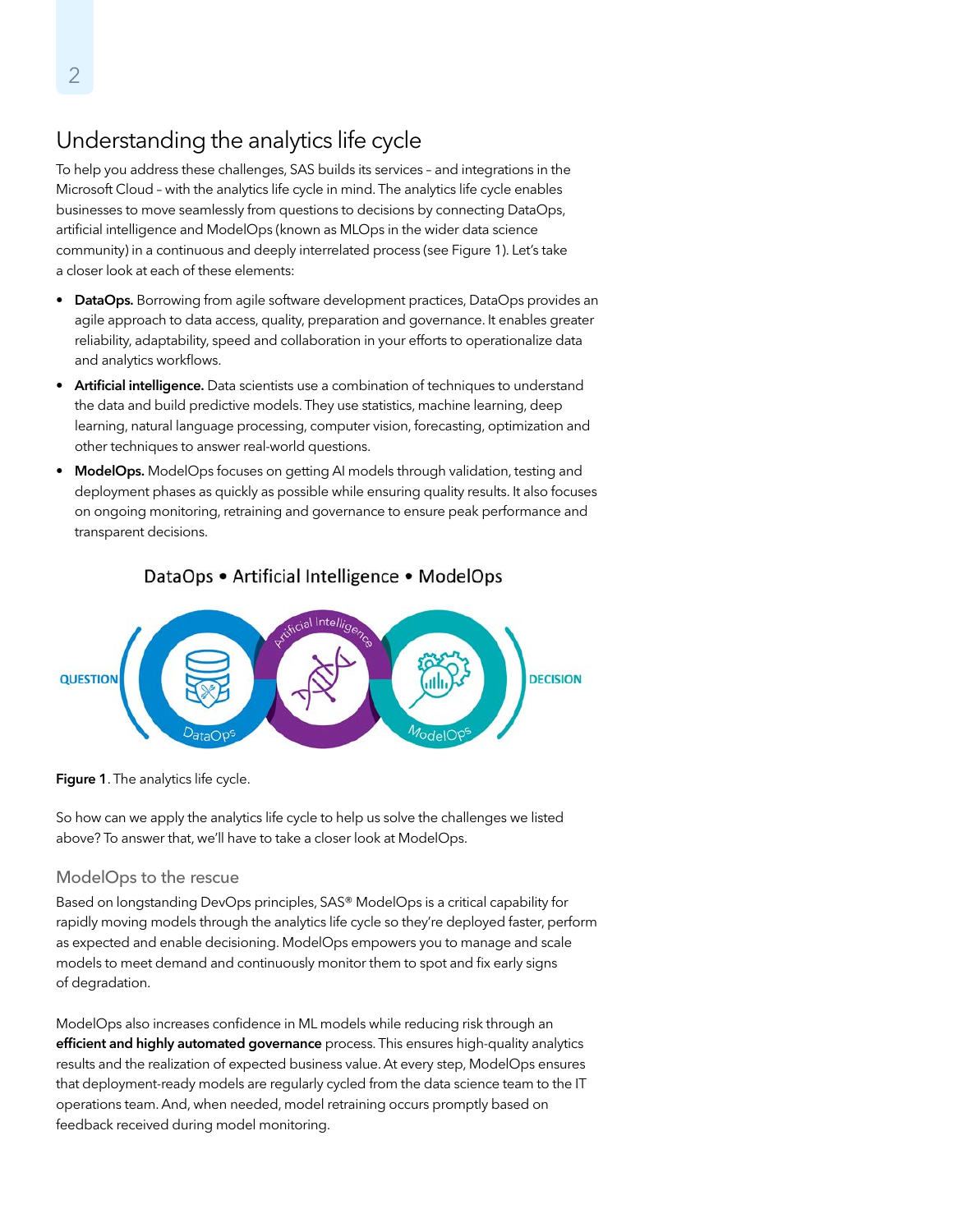- <span id="page-4-0"></span>• Managing data quality and exploding data volumes. ModelOps ensures that the data used to train models aligns with the operational data that will be used in production. Managing data in a data warehouse, such as Azure Synapse Analytics, helps you ingest data from multiple sources and perform all ELT/ETL steps so data is ready to explore and model.
- **Collaborating across business and IT departments.** ModelOps empowers data scientists, IT infrastructure and business experts to work in harmony thanks to a mutual understanding of their counterparts and end users.
- Building models with existing programming skills. Make it easier for everyone on your team to build models using their preferred programming language – including SAS, Python and R – in addition to visual drag-and-drop components for a faster building experience.
- Scaling models. Deploy your models anywhere in the Microsoft Cloud, including applications, services, containers and edge devices.
- **Efficiently monitoring models.** Think of deployment as you build your models. Operationalization should not be an afterthought. Think through how you will put a model into production and what the handoffs are between data scientists, IT and business users – and how that can integrate with established DevOps practices so you can monitor and quickly retrain models as they degrade.
- Using repeatable, traceable components. There are no black box models anymore because the business always knows the data it uses to train the model, monitors that model for efficacy, tracks the history of the code used in training the models, and uses automation for deployment and repeatability.

## Conducting ModelOps with SAS® Model Manager and Azure Machine Learning

Reimagining ML model deployment, monitoring and governance SAS and Microsoft make it easier for companies to address the challenges of ML model deployment, monitoring and governance. Specifically, SAS and Microsoft have built integrations between SAS Model Manager and Microsoft Azure Machine Learning. Both are hubs for your ModelOps processes, but they also offer complementary capabilities that, when used together, make it possible to conduct ModelOps with the benefit of streamlined workflow management.

#### About SAS® Model Manager

SAS Model Manager is an enterprise-ready solution for ModelOps. It provides an industryleading framework for ModelOps that enables collection, testing, deploying, monitoring, governance and retraining of models, regardless of what language they are written in (such as SAS, Python or R). Once you build a model, you can register it in SAS Model Manager to test, deploy and monitor performance in its production environment.

SAS and Microsoft make it easier for companies to address the challenges of ML model deployment, monitoring and governance by enabling a seamless experience – a single, unified ModelOps toolset that manages operational efficiencies, scalability and performance. And we have delivered on this vision by integrating Azure Machine Learning and SAS Model Manager.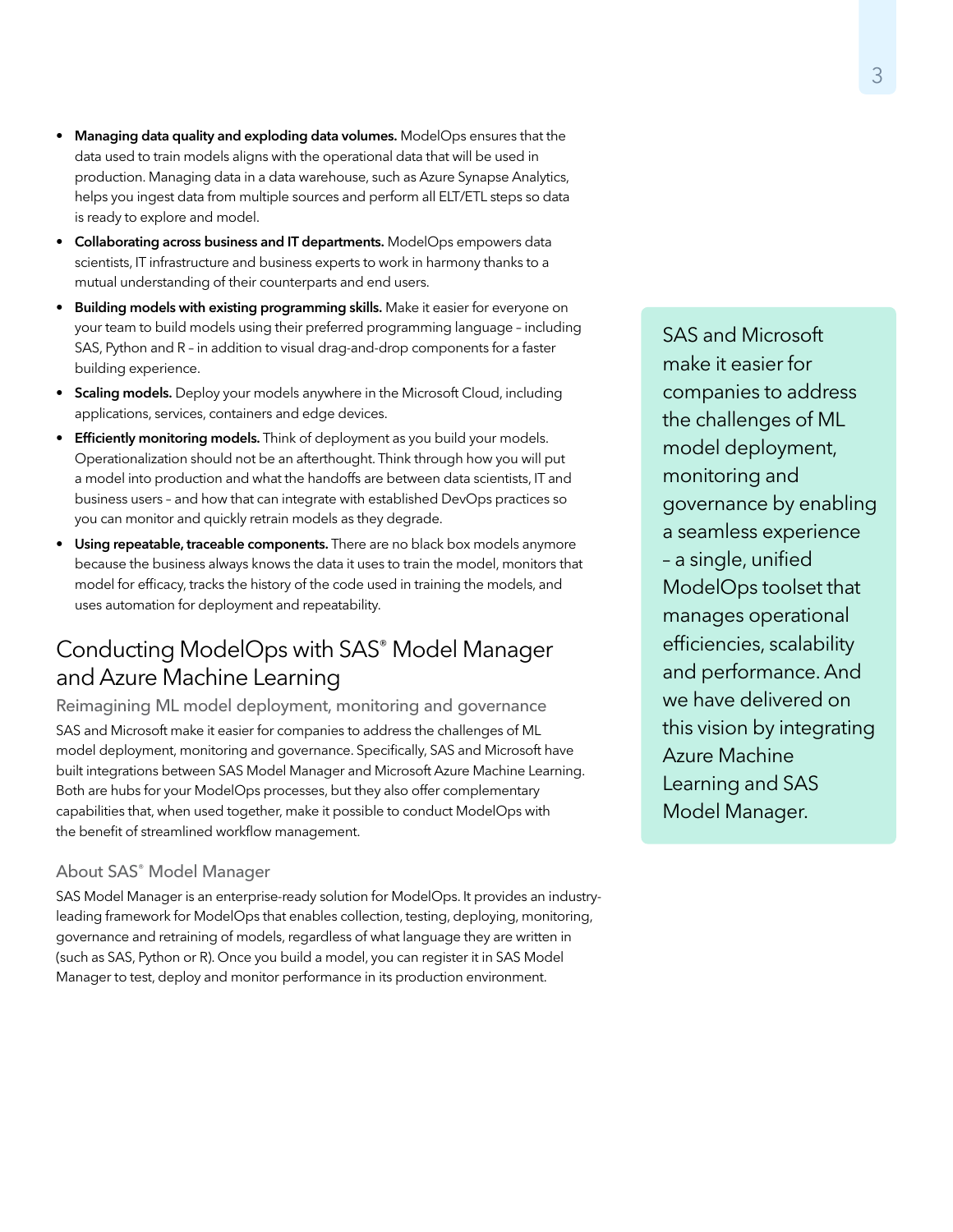<span id="page-5-0"></span>SAS Model Manager adds value to the ModelOps process by providing a common application interface that enables both business insight and IT governance, which:

- Simplifies process workflow and automation efforts.
- Improves communication and collaboration between business, IT and data scientists throughout the analytics life cycle.
- Gives business users a more active role in model monitoring and management processes.
- Governs data and assets with transparency and DevOps conformity.
- Integrates with decisioning and streaming technologies.

#### About Azure Machine Learning

Azure Machine Learning is Microsoft's enterprise-grade service for end-to-end machine learning; empowering data scientists and developers to build, deploy, and manage high-quality models faster and with confidence. You can use Azure Machine Learning to accelerate time to value with industry-leading interoperability with open source tools and frameworks. Azure Machine Learning also empowers ModelOps to bring machine learning models into production in a highly secure and tightly governed production environment. Once deployed, you can also scale models to use anywhere in the Microsoft Azure cloud, any hybrid cloud or on-premises via Azure Arc to easily meet business demands.

Additionally, Azure Machine Learning can access enterprise data and resources organizations have running in Microsoft Azure. For example, you can centrally store and manage your enterprise data in Azure Data Lake and even use Power BI to enrich your dashboards with predictive analytics, Azure Synapse to use these ML models via in-database queries, or Azure Synapse Analytics' Spark runtime so you don't have to pay to transfer data between SAS and Microsoft environments.

Finally, Azure Machine Learning also gives data scientists services to accelerate and automate their day-to-day workflows. For example, application developers gain services for integrating models into applications and platform developers have a robust set of services, backed by Azure Resource Manager APIs, for building advanced ML services. And because all of this is powered by Azure, you can use familiar management and security controls to keep your data secure, manage your costs and more.

## Realizing the benefits of SAS® and Microsoft integration

It's important to note that both SAS Model Manager and Azure Machine Learning are hubs for ModelOps processes. But they also complement one another in important ways. As noted previously:

- Azure Machine Learning adds volume and speed through scalable deployment of models to your favorite applications in the Microsoft Cloud.
- At the same time, SAS Model Manager provides an enterprise view of all models in production so that quick action can be taken to administer and replace nonperformant models quickly and efficiently. As a model repository, SAS Model Manager supports collaboration across data science, IT and business users with natural language explanations of outputs and a unique no-code/low-code environment that makes it easier to participate in the ModelOps process.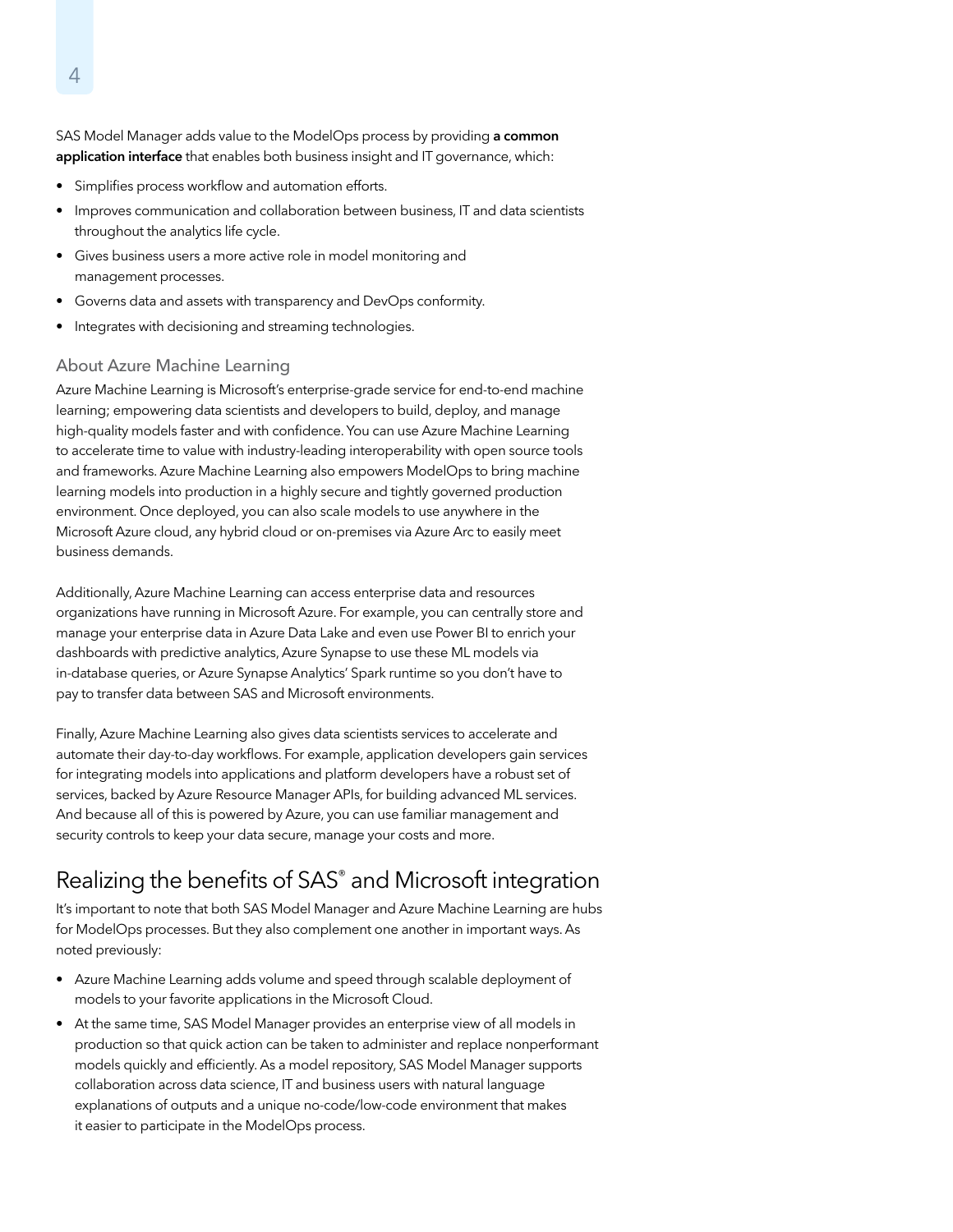<span id="page-6-0"></span>• Workflow management capabilities in SAS Model Manager empower users to automate and delegate tasks across the model life cycle, including registering the model, running a test or validation, deploying a model, setting alerts for model accuracy declines and retraining models. You can also "push" a model from the building environment (SAS or open source) to SAS Model Manager, where all the files related to the model (score code, metadata, etc.) are automatically created and stored, ready for testing and deployment.

## 5 best practices for optimizing ModelOps with SAS® Model Manager and Azure Machine Learning

There are different ways you can use these two services to accelerate model building, deployment and monitoring. Figure 2 summarizes best practices for conducting ModelOps using SAS Model Manager and Azure Machine Learning.



**Figure 2**. Five best practices to optimize the ModelOps life cycle on the Microsoft Cloud.

Best practice 1: Create models with repeatable machine learning pipelines using SAS® Model Manager

When data scientists create models in SAS® Viya® and register in SAS Model Manager, they can innovate and build faster. Users can build models using the SAS services they already know and love, like SAS Intelligent Decisioning, to construct predictive models in an interpretative context. This makes it easy to collaborate between business users, IT and data scientists to create models that achieve desired business outcomes. SAS Viya not only creates pipelines of reusable ML components but also allows users to easily import reusable components from any language. SAS Viya can also convert score code from one language to another, helping data scientists avoid recoding efforts. For example, SAS Viya can import R or Python packages, or even a Jupyter Notebook, and instantly convert them to run in SAS code (and vice versa).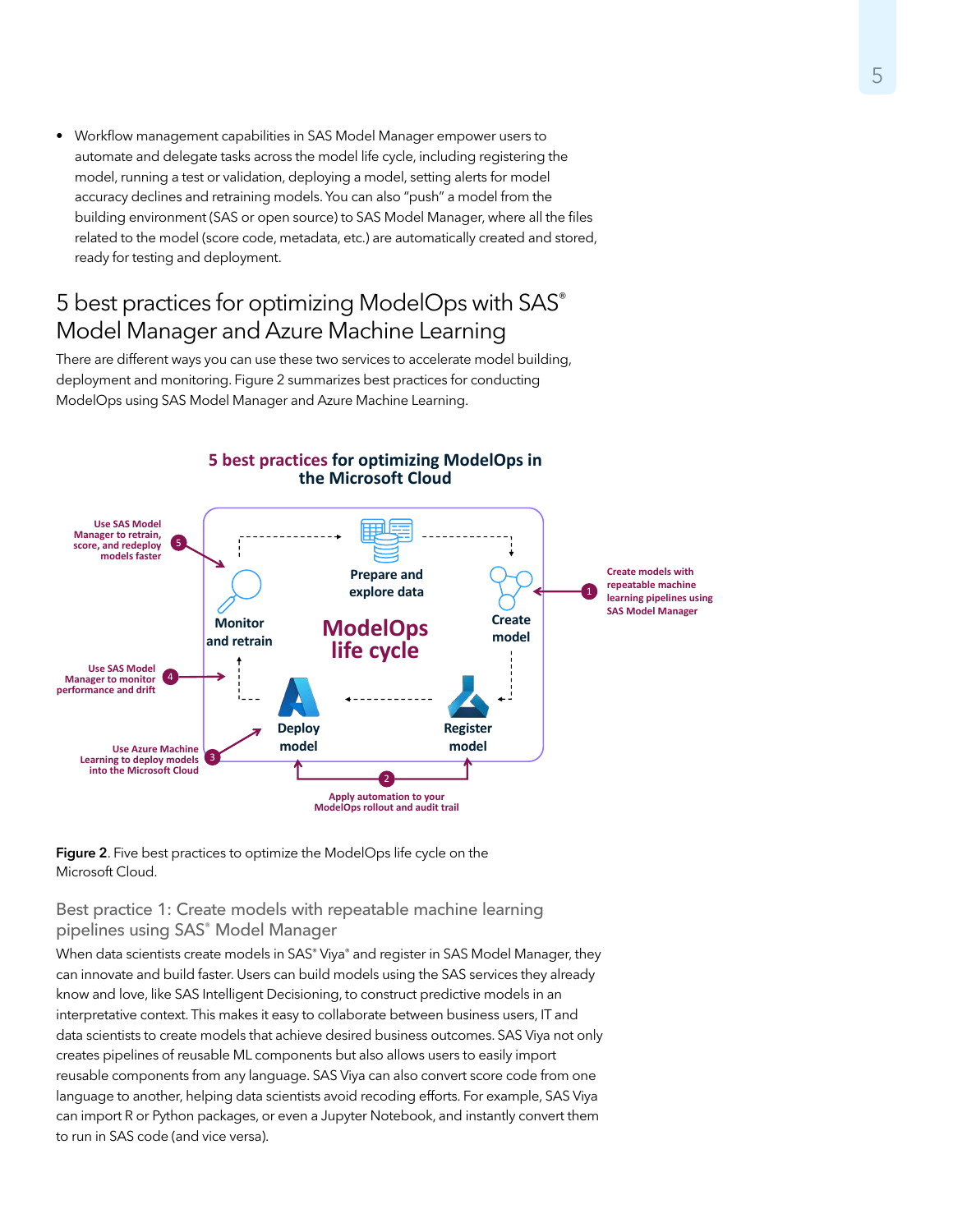<span id="page-7-0"></span>Central to these SAS capabilities is the modeling metadata repository that SAS uses for drift monitoring and oversight functions. The actual code repository can be in GitHub, Microsoft's library for prebuilt code. Integrated SAS capabilities enable you to store and keep track of repeatable components in GitHub and make it easy for others to find and reuse them. In this way, SAS supports an ecosystem for model building. SAS Model Manager also provides this central modeling metadata repository and simultaneously enhances ModelOps processes.

As you build models, you can test them using SAS Model Manager before putting them into production. Whether you create in Python, R, SAS or a Jupyter Notebook, the software enables you to efficiently validate the model logic using precise methodology that records each test. As a result, you always know models will run seamlessly in your deployed environment.

Best practice 2: Apply automation to your ModelOps rollout and audit trail

SAS Model Manager also facilitates more effective governance by enabling users to:

- Collect all models, projects and pipelines in a searchable, secure and versioned repository.
- Keep track of different versions for each model so you can track model history and ownership changes in a single, readily available user interface.
- Compare models from different languages and libraries side by side (for instance, SAS, TensorFlow, scikit-learn and more).
- Maintain model version control and history tracking in one place.
- Access models and model-score artifacts using REST APIs.

#### Best practice 3: Use Azure Machine Learning to deploy models into the Microsoft Cloud

Now that you have validated your model, the analytic scoring code will execute correctly, and you can deploy your model anywhere in the Microsoft Cloud. You can call your model from Microsoft Dynamics 365, Azure Synapse Analytics and Microsoft Power Platform, including Power BI, which empowers you to bring your models to more places.

You can also deploy your model to the OCI (Open Container Initiative) compliant Docker containers in the Microsoft Cloud as a lightweight image in SAS Container Runtime (SCR). SCR images provide a modern, reliable, nonproprietary system for transferring and executing runtime code. This greatly simplifies efforts to move code from your testing environment to your production environment. Simply register your SAS containerized model to your favorite Microsoft Azure or docker location and create an app, or use REST APIs to score new data against your published model with SAS Container Runtime.

When you host SAS Viya and your data on Microsoft Azure, you reduce friction and improve performance by running your analytics close to your data.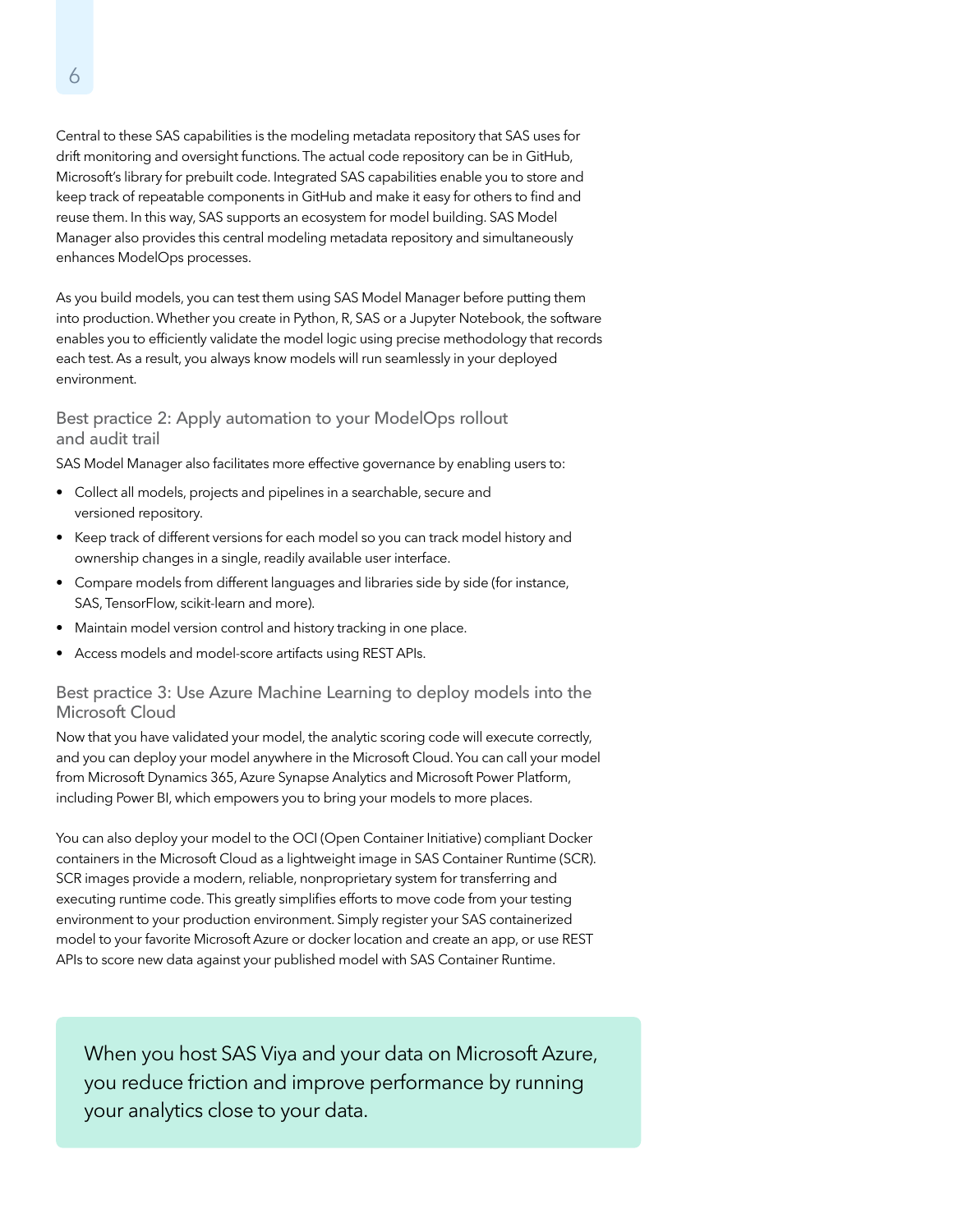<span id="page-8-0"></span>Best practice 4: Use SAS<sup>®</sup> Model Manager to monitor performance and drift

Models begin to degrade the moment you put them in production as conditions in the market, customer behavior and data change over time. SAS Model Manager includes performance monitoring to easily track and view performance against the KPIs that have been predetermined with IT and business experts.

SAS Model Manager also supplements the ModelOps process by empowering business experts to take ownership of the monitoring process. For example, SAS Model Manager provides visual analytics and reporting from which you can centrally monitor model performance within Azure Machine Learning and detect model drift. Use it to:

- Generate out-of-the-box performance reports using a wizard.
- Easily access data to build your own reports and KPIs.
- Schedule jobs to detect model drift and automatically retrain models in case of poor performance or bias detection.

Data visualizations make it easy for teammates in the line of business to see data score changes, monitor changes in accuracy over time and see which models are drifting and need retraining.

Best practice 5: Use SAS<sup>®</sup> Model Manager to retrain, score and redeploy models faster

If model performance degrades, your organization should embark on one of three approaches:

- Retrain the existing model on new data.
- Revise the model with new techniques (such as feature engineering or new data elements).
- Replace the model entirely with a better model.

But regardless of your choice, the critical questions remain the same:

- How do you know when you need to retrain the model?
- Once the model is retrained, how do you determine when to redeploy the model?
- Can you predict how long the model will be relevant?

SAS Model Manager helps you answer these questions and take timely action. If it observes model drift, it proactively alerts you with a built-in feedback mechanism and vastly simplifies, optimizes and accelerates model retraining and redeployment. In fact, SAS allows you to revise a model with new techniques (such as feature engineering or new data elements) or replace an entire model with a better one.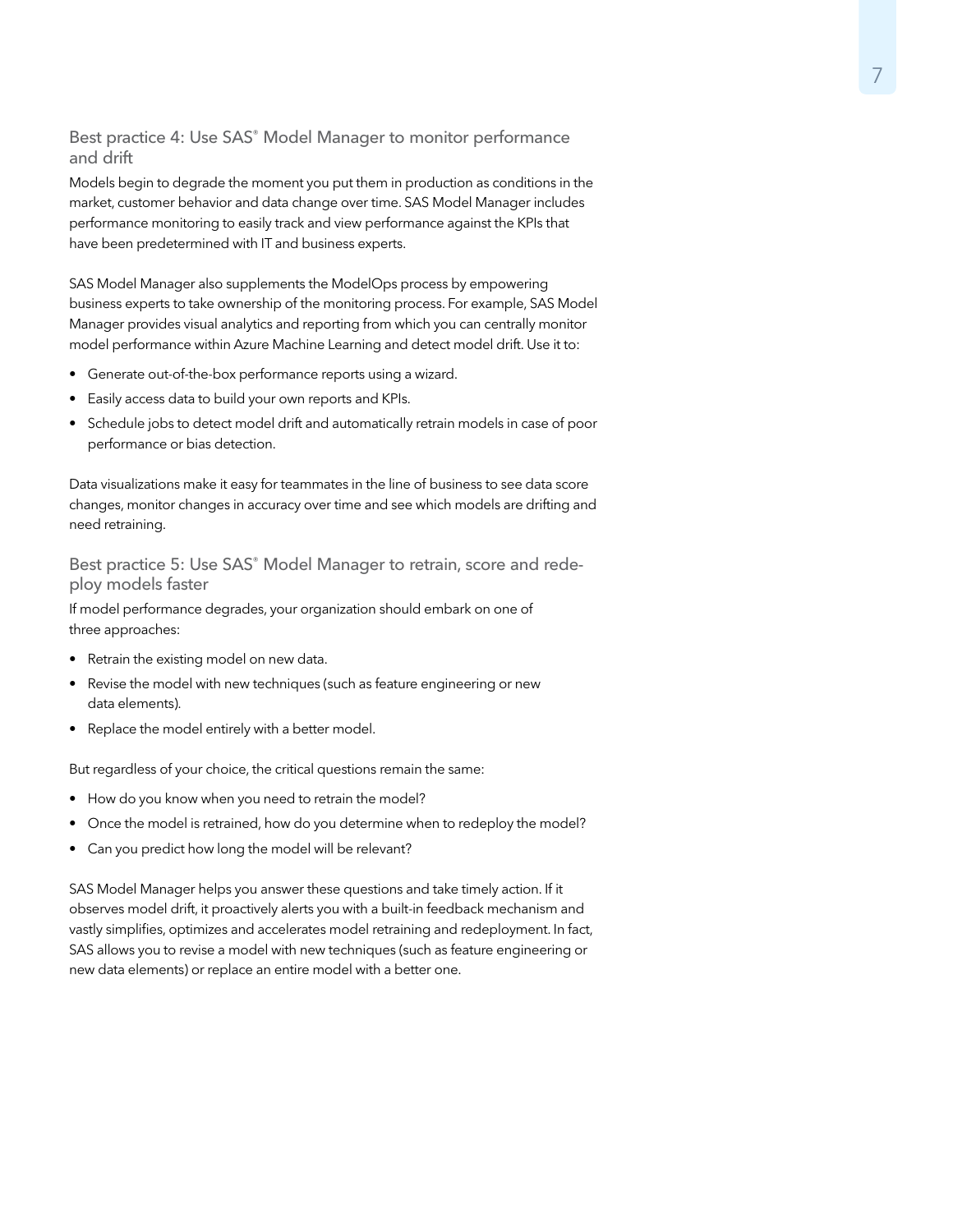### <span id="page-9-0"></span>Learn more

There are many advantages to using SAS Model Manager with Azure Machine Learning. Most notably, you gain a no-code/low-code environment in which business users – not just data scientists – can build and deploy SAS and open source models, continuously monitor for performance and drift, and retrain models – all within a single, intuitive SAS user interface. This frees you to establish collaborative, cross-functional teams that ensure models solve real business problems today – and continue to do so in the future. Issues get detected earlier – and retraining and redeployment happen faster – because all models are hosted, collected and tracked in one application. And the efficiencies you gain from automation and real-time monitoring, reporting, testing and more mean you can scale your use of ML models in your Microsoft environment with confidence.

Are you ready to get more from your ML models with less time, effort and risk? Learn more at [sas.com/microsoft](https://www.sas.com/microsoft), or check out:

- The [SAS Viya on Azure demo video](https://www.sas.com/en_us/offers/21q3/viya-on-azure-demo-video-zarmada.html).
- Our [ModelOps assessment: Unlock the untapped potential of your data and analytics](https://www.sas.com/sas/offers/20/unlock-the-untapped-potential-of-your-data-and-analytics.html?).